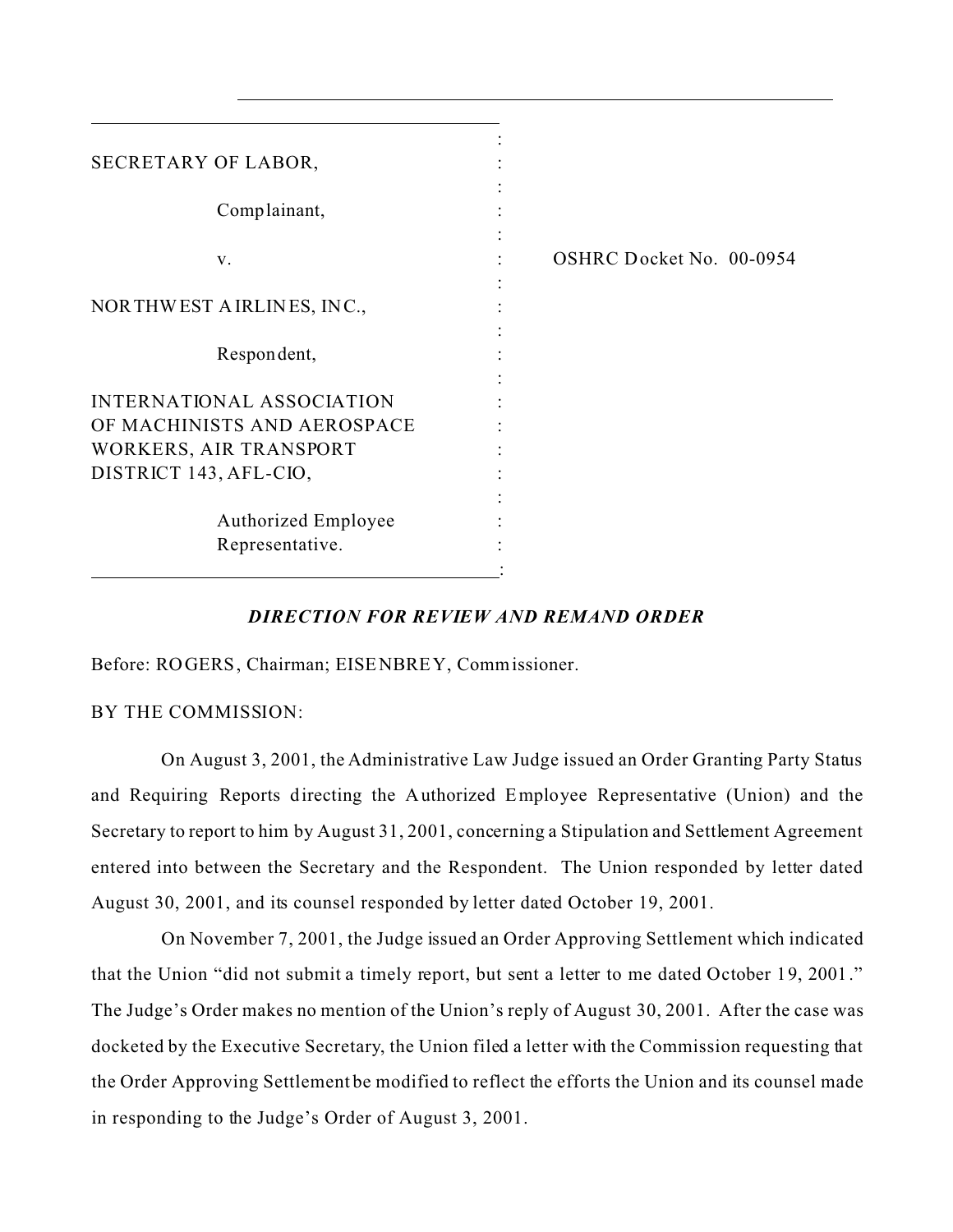It appears the Union's letter of August 30, 2001, might not have been considered by the Judge, and that the Judge's order incorrectly states that the Union failed to submit a timely reply. Accordingly, we construe the union's letter as a Petition for Discretionary Review and direct the decision of the Administrative Law Judge for review pursuant to 29 U.S.C. § 661(j) and 29 C.F.R. § 2200.92(a). We remand this case to the judge for further proceedings to consider the receipt and effect, if any, of the Union's letter of August 30, 2001.

SO ORDERED.

Date: December 14, 2001  $/s/$ 

Thomasina V . Rogers Chairman

 $\sqrt{s}$ Ross Eisenbrey Commissioner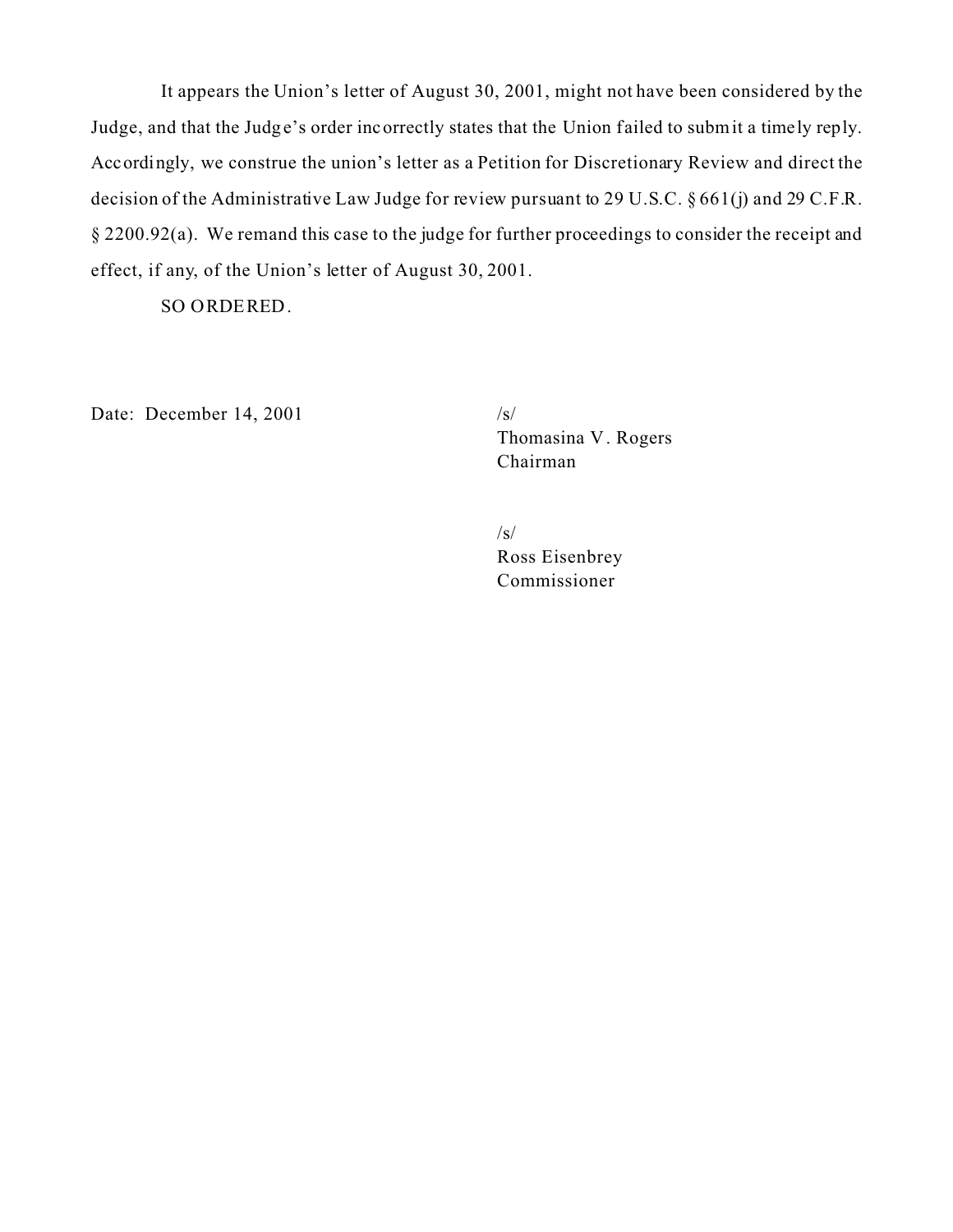### 00-0954

## NOTICE IS GIVEN TO THE FOLLOWING:

Daniel J. Mick, Counsel for Regional Trial Litigation Office of the Solicitor, U.S. DOL Room S4004 200 Constitution Ave ., N.W. Washington, DC 20210

Benjamin T. Chinni, Associate Regional Solicitor Patrick DePace, Esq. Office of the Solicitor, U.S. DOL Federal Office Building, Room 881 1240 East Ninth Street Cleveland, OH 44199

Katherine Shand Larkin, Esq. Jackson & Kelly PLLC Suite 2150 1099 18th Street Denver, CO 80202

Dmitri Iglitzin, Esq. Schwerin Campbell Barnard LLP 18 West Mercer Street, Suite 400 Seattle, WA 98119-3971

Bob Bennek Safety & Health Director International Association of Machinists and Aerospace Workers, Air Transport District 143, AFL-CIO 2600 Eagan Woods Drive, Suite 220 St. Paul, MN 55121-1152

Stephen J. Simko Administrative Law Judge Occupational Safety and Hea lth Review Commission 100 Alabama Street, S.W. Building 1924, Room 2R90 Atlanta, GA 30303-3104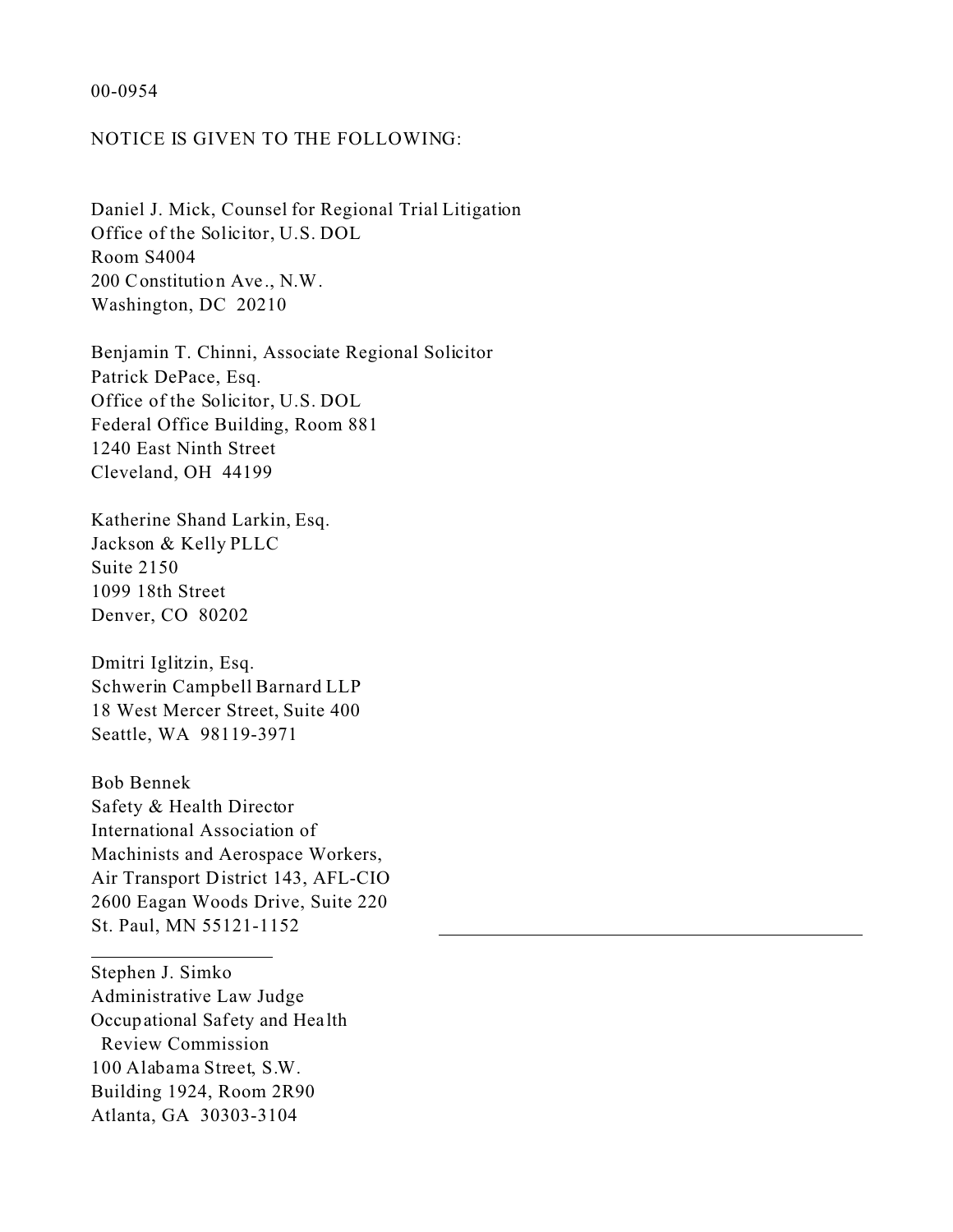# Air Transport District 143

2600 Eagan Woods Drive, Suite 220 St Paul, Minnesota 55121-1152

651. 688.26710 fax 651 688 7229 International Association of M achinists and A erospace W orkers AF L-CI0

December 4, 2001

Mr. Ray H. Darling, Jr Executive Secretary Occupational Safety and Health Review Commission 1120 20th St., N.W.., Suite 980 Washington, D.C. 20036-3419

Dear Mr. Darling:

This letter is to provide you follow up information to the Notice of Docketing Of Administrative Law Judge's Decision regarding the Occupational Safety and Health Review Commission Docket No. 00-0954, OSHA Inspection No. 121910947.

At this time, I am requesting that the Order Approving Settlement dated November 7, 2001 be modified to reflect the efforts made by this Union and Counsel for the Union, Dimitri Iglitzin. Specifically, in Judge Simko's order, his honor states that " the Union did not submit a timely report, but sent a letter to me dated October 19, 2001." This is simply not true. I faxed an explanation to Judge Simko on August 30, 2001 and sent a copy via registered mail the very same day The letter dated October 19, 2001 is a letter further explaining our position from counsel, Dimitri Iglitzin. I will enclose copies of both of these letters My letter explained our objections to the proposed settlement in detail.

The union's decision not to sign this proposed settlement is based on this letter, and without exhausting any further resources on this matter, we feel that our "timely objections" should be reflected in this decision. This was supposed to be the opportunity afforded to us in the order dated August 3, 2001.

If there are any questions regarding this leuer, I can be reached at (651) 365-3366.

Thank you for your consideration.

Sincerely,  $\sqrt{s}$ Bob Bennek Safety & Health Director

cc: Terry Quinn, IAMAW General Chair Daniel J. Mick, Counsel for Regional Trial Litigation Dimitri Iglitzin, Esq. Katherine Shand Larkin Patrick L. DePace, Esq.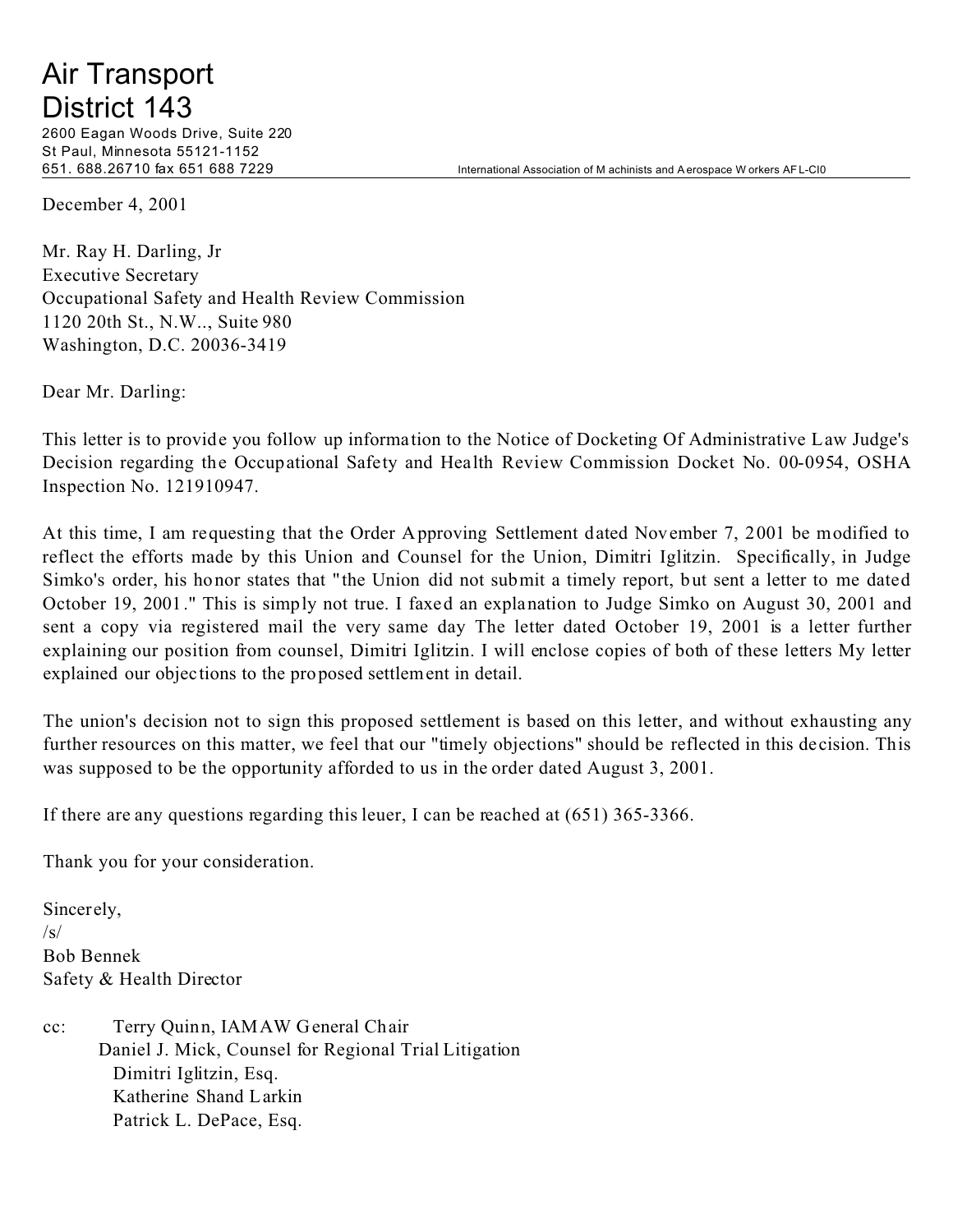# Air Transport District 143

2600 Eagan Woods Drive, Suite 220 St Paul, Minnesota 55121-1152

651. 688.26710 fax 651 688 7229 International Association of M achinists and A erospace W orkers AF L-CI0

EMO48433867US

VIA FAX: (404) 562-1650

August 30, 2001 Judge Stephen J. Simko, Jr. 1924 Building, Suite 2R90 100 Alabama Street, SW Atlanta, Georgia 30303-3104

Dear Honorable Judge Simko:

This letter is to provide the information you requested regarding the Occupational Safety and Health Review Commission Docket No. 00-0954.

As a representative of Air Transport District 143, International Association of Machinists and Aerospace Workers (Union), we feel the inspection and citations issued should stand as originally issued. The Union has made specific objections to the proposed settlement known to the Company and to Patrick DePace, Esquire. The Union, therefore, shall not sign the proposed settlement and requests that an additional follow-up inspection be completed. The Union also requests all documentation of this case and any relevant correspondence be sent to my aKention to the address given above.

Specifically, the Union feels the most serious objections to the proposed settlement are: the withdrawal of the 29CFR 1910.147 - Lockout/tagout (Citation 1, Items 1-4), and the Company's failure to comply with application of tbis standard which puts the employees the Union represents in danger. Furthemmore, the Union feels that withdrawal of the 29CFR 1910.178 - Powered Industrial Truck (Citation 1, Item 7) should not have occurred as the Union feels the application of the training and evaluation portion of this standard is inadequate. Lastly, the Union feels the reduction of type and penalty of the 29CFR 1910.1200 - Hazard Communication (Citation 1, Items 9(a)-9(b)) is unwarranted, due to the fact that the employees are still not trained and are using improperly labeled chemicals as of the writing of this letter, and the Company has not taken the steps to abate. These are the Union's major objections to the proposed settlement.

The Union, as demonstrated in past cases, is always willing to work with both OSHA and Company officials to satisfactorily abate all known hazards to the Union employees we represent, and stand ready to do so. We will await this opportunity.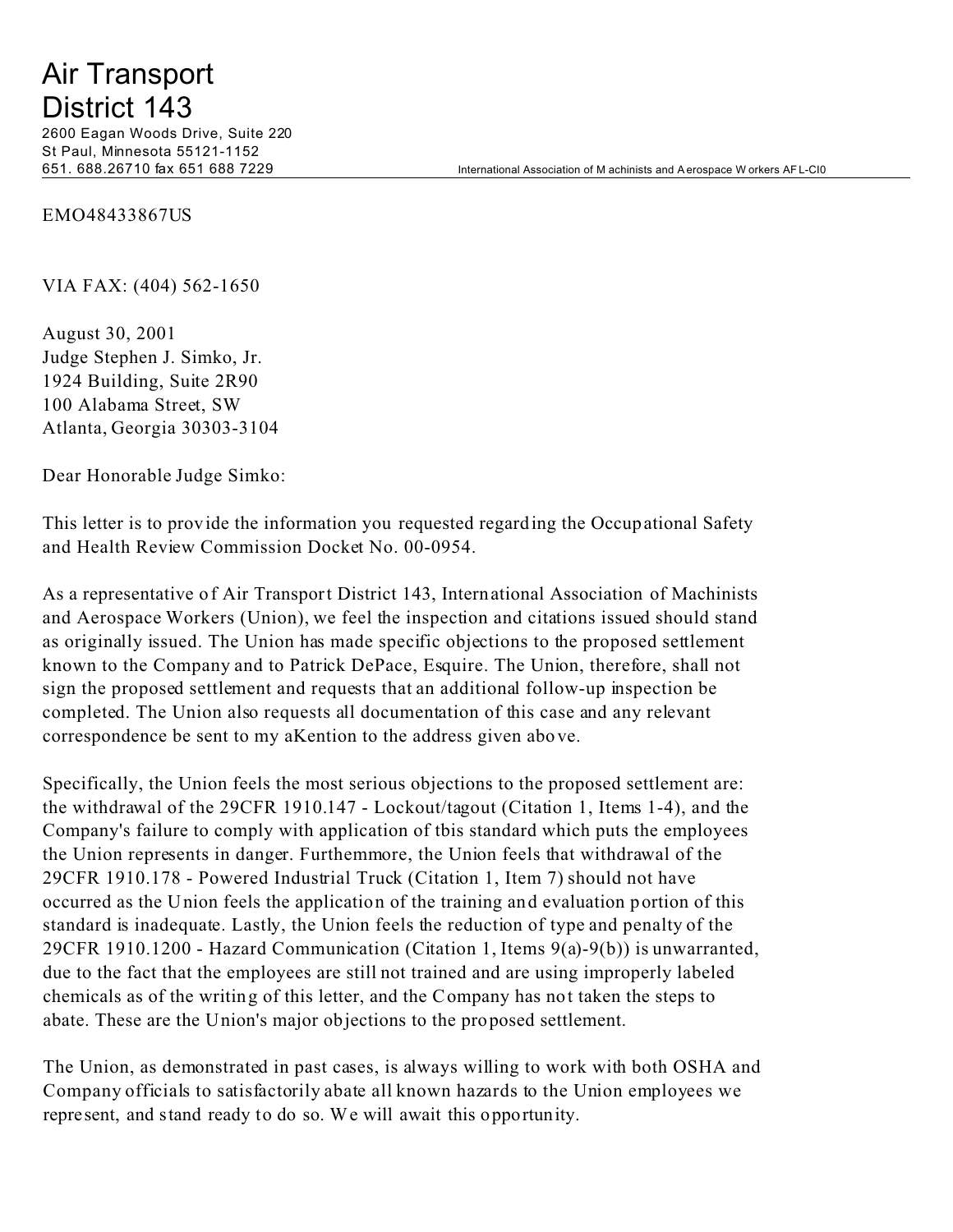Judge Stephen J. Simko, Jr. Occupational Safety and Health Review Commission Docket No. 00-0954 August 30, 2001 Page 2

Should you have any questions regarding these issues, I can be reached at (651) 365-3366.

Thank you for your assistance in this matter.

Sincerely,

/s/

Bob Bennek Safety & Health Director

arr/opeiu #12

cc: Terry Quinn, General Chair Dimiitri Iglitzin, Esquire-Schwerin, Campbell, Barnard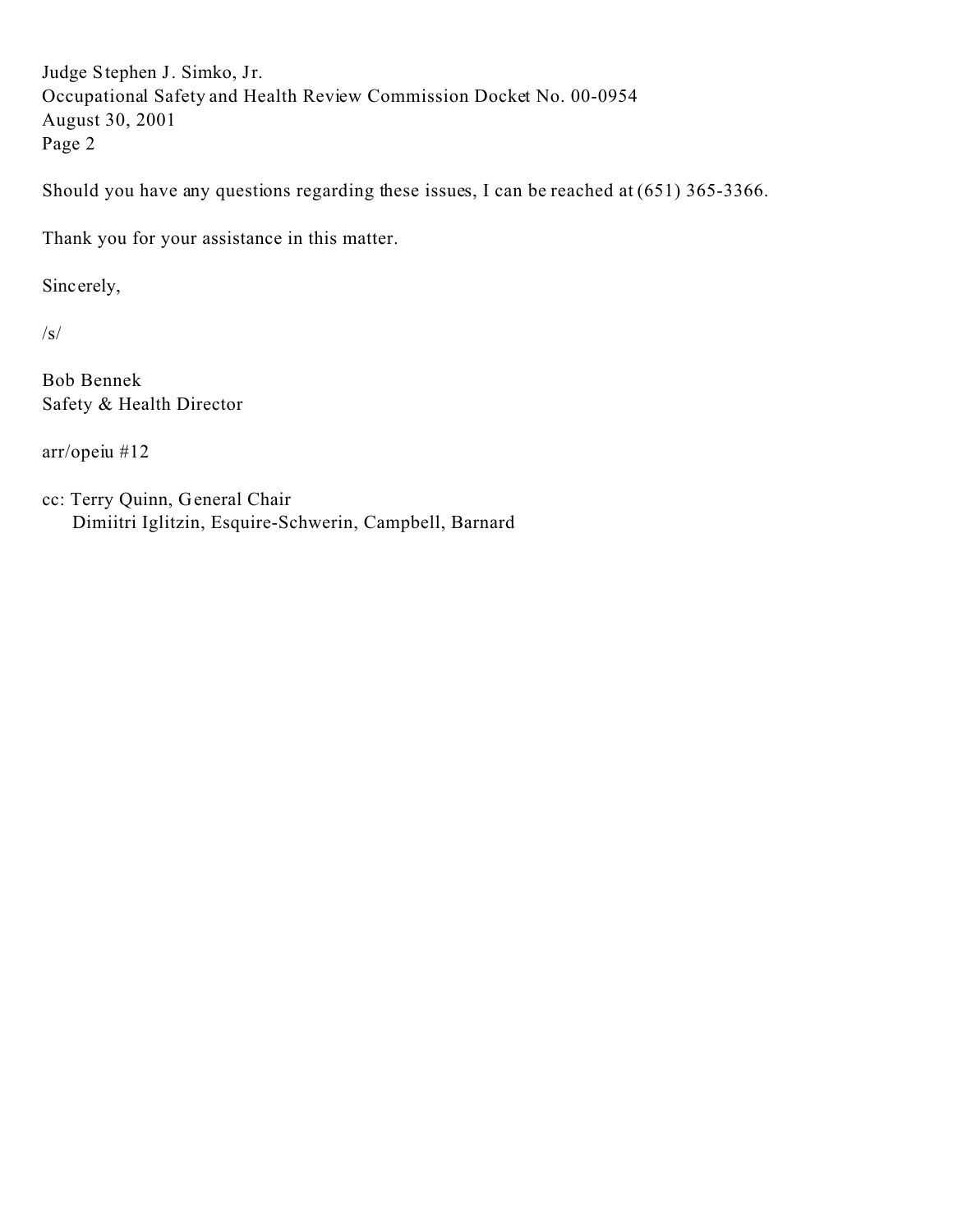# UNITED STATES OF AMERICA OCCUPATIONAL SAFETY AND HEALTH REVIEW COMMISSION

Secretary of Labor, :

Complainant, :

v. :

OSHRC Docket No. **00-0954** 

Northwest Airlines, Inc., Respondent, :

EZ

and

International Association of Machinists and Aerospace Workers, Air Transport District 143, AFL-CIO, Authorized Employee : Representative. : :

# **Order Approving Settlement**

On November 5,2001, an executed stipulation and seulement agreement was received in the abovecaptioned case which resolves the issues pending before the Commission. Respondent withdraws its notice of contest and represents that the violations, as amended, will be abated and that it has conformed with the applicable posting and service requirements as fixed by the rules of the Commission. The International Association of Machinists and Aerospace Workers, Air Transport District 143, objected to the terms of the settlement agreement and, therefore, the Union representative did not sign the agreement.

By Order dated August 3, 2001, I directed the Secretary and the Union to report to me by August 31, 2001, as follows:

1. The Secretary shall advise whether and how the employee representative has been afforded an opportunity "to provide input on all matters pertaining to the settlement agreement." *See Boise Cascade Corp.,* 14 BNA OSHC 1993 (Nos. 89-3087 & 89-3088, 1991). The Secretary shall also state whether or not she continues to believe that she should proceed with the settlement.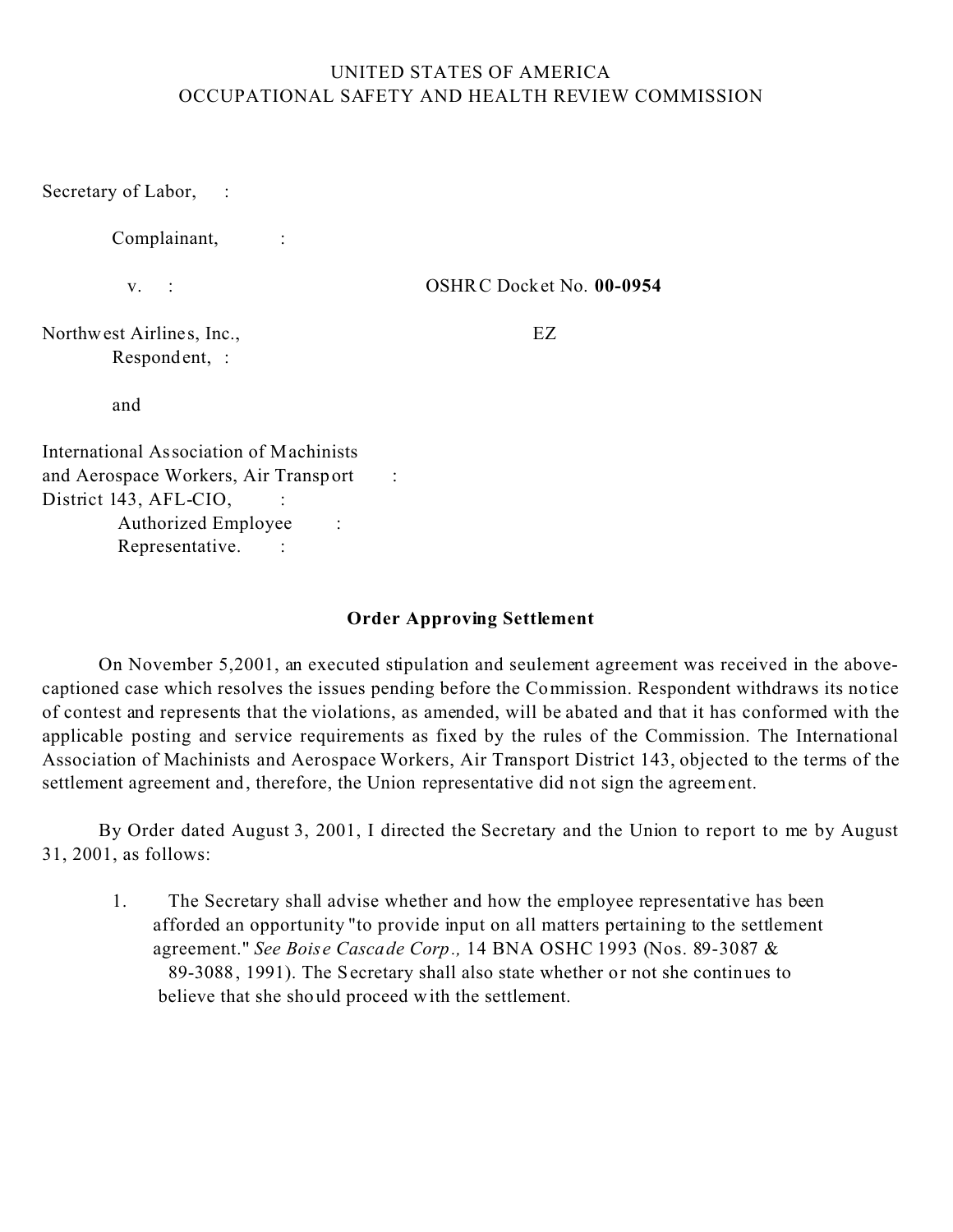2. Air Transport District 143, International Association of Machinists and Aerospace Workers, shall advise whether it has provided such input and whether it objects to the reasonableness of the terms of abatement. It shall further advise whether it will sign the proposed settlement agreement in this case.

The Secretary submitted her report on August 30, 2001. The union did not submit a timely report, but sent a letter to me dated October 19, 2001.

In her report, the Secretary stated that her counsel discussed the settlement agreement with the Union's attorney and its safety and health director. The Secretary afforded the Union an opportunity to provide input on all matters pertaining to the settlement agreement. The Secretary's counsel represents that the Union's concerns have been considered by the Secretary and communicated to respondent's counsel, who indicated that those concerns will be addressed by Northwest.

The Secretary further determined that the Union's concerns do not warrant revision of the proposed settlement agreement, and stated that she intends to proceed with the previously negotiated agreement.

In its belated letter of October 19, 2001, the Union stated that it believes the terms of abatement are unreasonable and requested a hearing.

After full consideration of the submissions of the parties, including all previous submissions, I conclude that there is no need for a hearing on the reasonableness of the terms of abatement. I further hold that the union was afforded an opportunity to provide input on all matters pertaining to the settlement agreement, that it provided such input to the Secretary, and that its objections to the reasonableness of the terms of abatement have been considered by the Secretary.

Therefore, it is ORDERED:

- 1. That the terms of the settlement are approved and incorporated herein as part of this order.
- 2. That the citations and proposed penalties are hereby vacated, modified and affirmed in accordance with the terms of settlement and a penalty of \$3,250 is assessed.

2